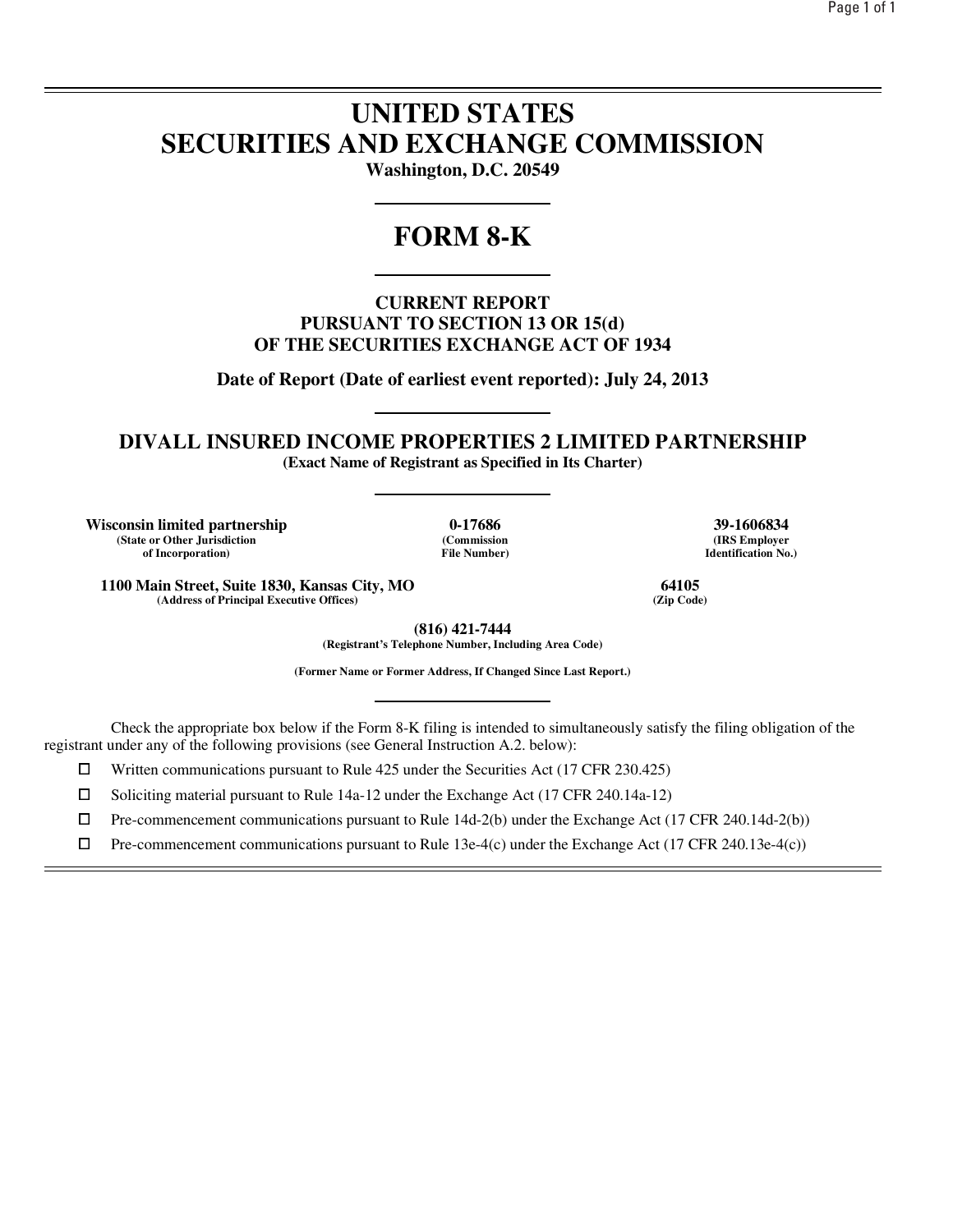# **Item 1.01. Entry Into a Material Definitive Agreement.**

As reported in the Partnership's periodic reports, the Partnership received Notice ("Condemnation Notice") that the County of Charleston, South Carolina ("County"), filed condemnation proceedings on October 12, 2011, which resulted in a partial taking of the Wendy's- Mt. Pleasant property leased by tenant Wendcharles I, LLC ("Tenant") under an assumption of the original lease, as amended (the "Lease"). The Partnership and Tenant settled the condemnation action for the sum of \$871,500 and the widening of the remaining curb cut at the property. Subsequently, the Partnership and Tenant settled the adjudication of lease and just compensation award allocation of the \$724,247 deposited with the Clerk of Court before a trial on the alllocation of just compensation occurred. On July 19, 2013, the Partnership entered into a Release, attached to this Current Report on Form 8-K ("Form 8-K") as Exhibit 99.1, evidencing the settlement that provides for a payout of the monies held by the Clerk of Court and an amendment to the Lease with Tenant providing for a reduction in monthly rent of the property. The Release provides that the Tenant shall receive \$181,062 of the monies on deposit with the Clerk of Court, the Tenant will execute an amendment of the Lease with the Partnership, the Tenant will receive the balance of \$181,063 ratably over the balance of the original term of the Lease effective August 1, 2013 in the form of a rent reduction in monthly savings of \$1,829 in rent on the condition that Tenant continues to lease the property without default, and the Tenant's annual rent under the Lease will revert to the current annual fixed rent beginning in November 2021 at the onset of the five year renewal option lease term.

Contemporaneously with the Partnership's execution of the Release, the Partnership entered into an Amendment of Lease with Tenant, dated July 19, 2013 (the "Amendment"), attached to this Form 8-K as Exhibit 99.2, which amends the Lease, as a condition to the Release. The Amendment renews the Lease under the first extension term, commencing on November 7, 2021 and ending on November 6, 2026. The Amendment revised the legal description of the premises under the Lease and replaces Section 1.12 of the Lease to provide that the Base Monthly Rent for the remainder of the Lease, beginning on the Effective Date and ending on November 6, 2021, shall be \$4,611.09 and for the first extension term beginning on November 7, 2021 and ending on November 6, 2026 and for the second extension term shall be \$6,440. Finally, the Amendment further provides that it, together with the Release, settles all claims relating to the apportionment of the condemnation award and Article X of the Lease is deemed satisfied with respect to such condemnation proceedings.

# **Item 9.01. Financial Statements and Exhibits.**

(d) Exhibits.

- 99.1 Release, dated July 19, 2013
- 99.2 Amendment of Lease, dated July 19, 2013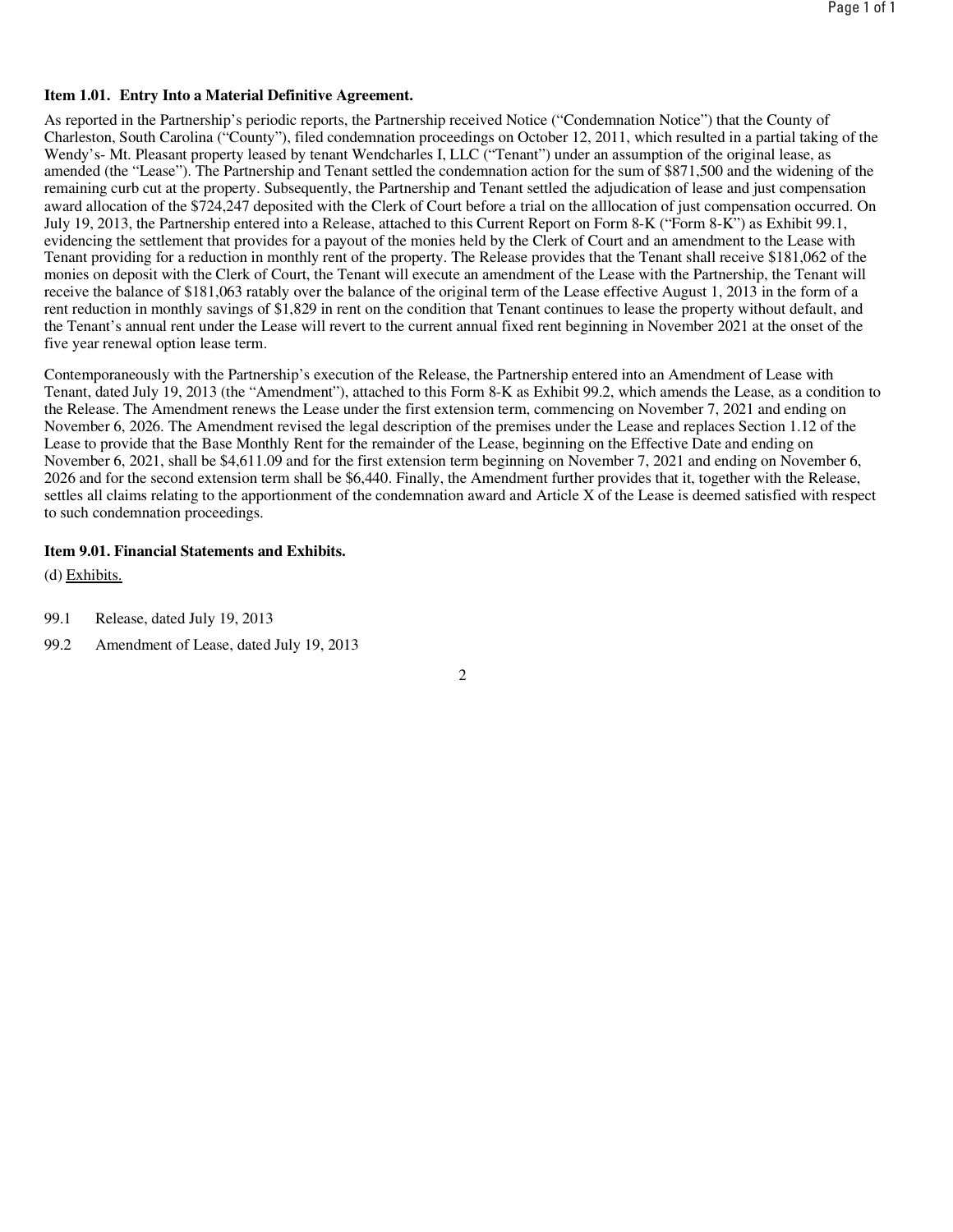# SIGNATURES

Pursuant to the requirements of the Securities Exchange Act of 1934, the registrant has duly caused this Report to be signed on its behalf by the undersigned hereunto duly authorized.

Dated: July 24, 2013

## DIVALL INSURED INCOME PROPERTIES LIMITED PARTNERSHIP

By: The Provo Group, its General Partner

By: /s/ Bruce A. Provo

Bruce A. Provo, President

3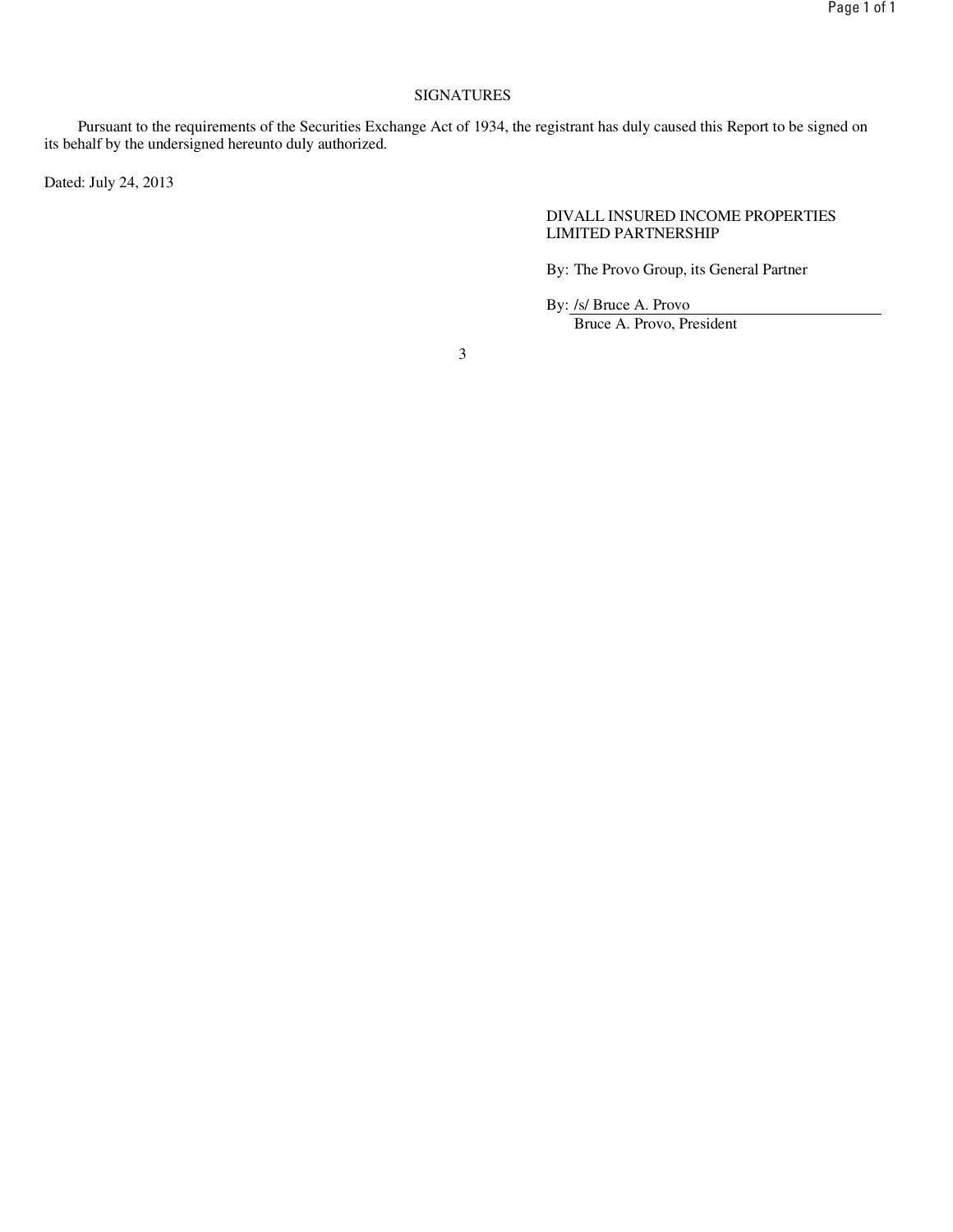# STATE OF SOUTH CAROLINA

#### COUNTY OF CHARLESTON

County of Charleston,

Condemnor,

vs.

Divall Insured Income Properties 2 Limited Partnership,

Landowner,

and

Wendcharles I, LLC,

Other Condemnee.

WHEREAS, Landowner/Landlord Divall Insured Income Properties 2 Limited Partnership ("Landowner/Landlord Divall) and Other Condemnee/Tenant Wendcharles I, LLC ("Other Condemnee/Tenant Wendcharles") enter into this Release by way of a settlement as to the allocation of the just compensation award in a condemnation action initiated by Condemnor Charleston County ("Condemnor");

WHEREAS, Landowner/Landlord Divall and Other Condemnee Wendcharles entered into a lease titled Restaurant Absolutely Net Lease, dated January 30, 1989, along with a First Amendment thereto, dated November 22, 2000, and a Landlord Consent, dated September 16, 2008. The lease commenced on February 1, 1989, and expires on November 6, 2021 with two five year options to renew. The Annual Fixed rent is Seventy Seven Thousand, Two Hundred Eighty (\$77,280.00) Dollars. The Lease and all amendments and addendums thereto is hereby incorporated by reference;

IN THE COURT OF COMMON PLEAS NINTH JUDICIAL CIRCUIT C/A No.: 2011-CP-10-7413

**RELEASE**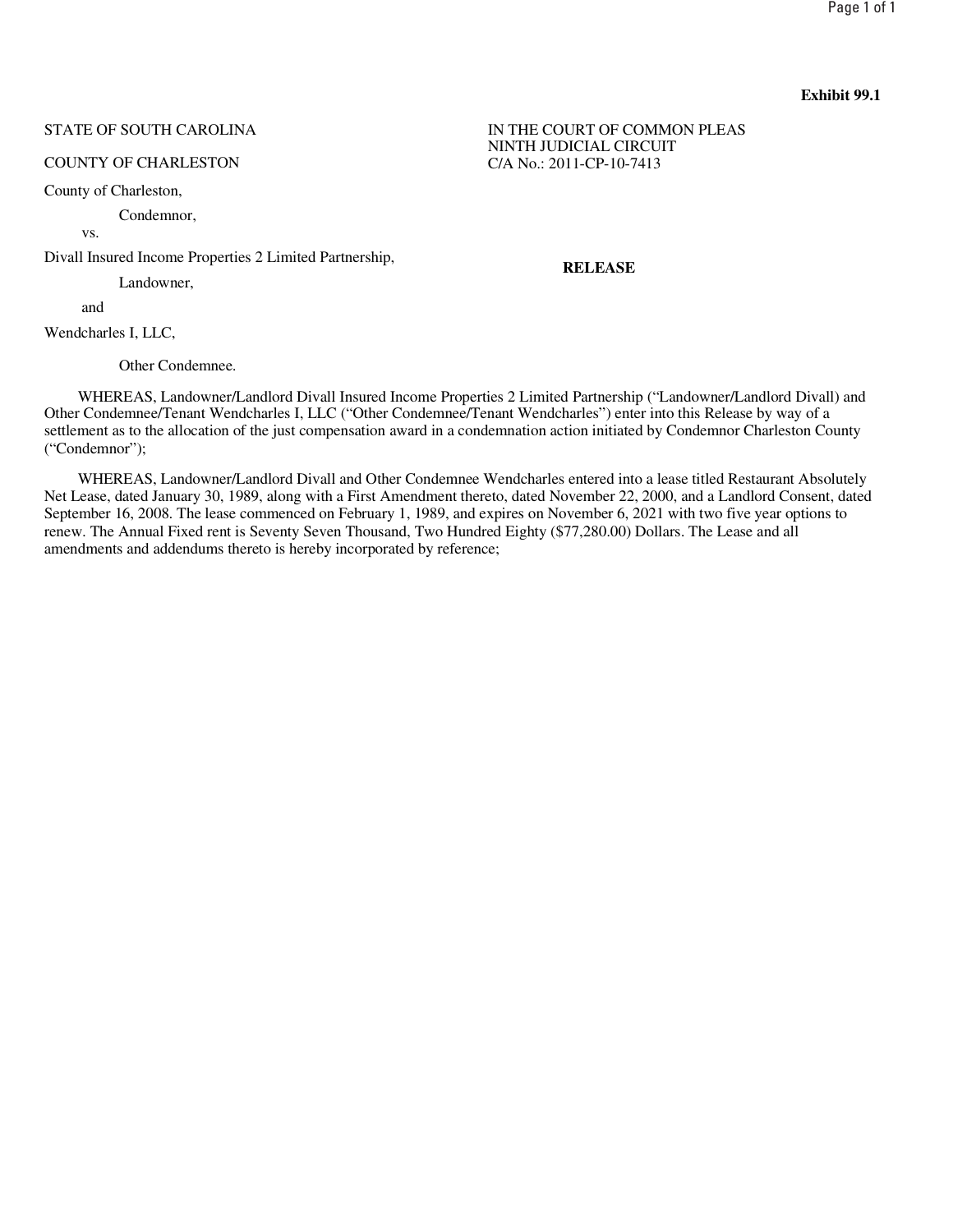WHEREAS, Condemnor initiated this condemnation action by filing a Condemnation Notice and Tender of Payment in the Charleston County Clerk of Court's Office on October 12, 2011. The real property which was condemned and acquired by the Condemnor pursuant to the Condemnation Notice and Tender of Payment is more particularly described as follows:

All that parcel or strip of land, in fee simple, containing 5,277.61 square feet of land, more or less and all improvements thereon, if any, owned by Divall Insured Income Properties 2 Limited Partnership, shown as the "Area of Acquisition" on Exhibit A, attached hereto and made a part hereof, between approximate survey stations 51 0+00 and 515+00 left of East Frontage Road of Johnnie Dodds Boulevard; also between approximate survey stations 33+00 and 36+00 right of Houston Northcutt Boulevard.

Tax Map Parcel Number 517-00-00-057

WHEREAS, at the time of filing of the Condemnation Notice and Tender of Payment, the Condemnor deposited the sum of One Hundred Seventy Six Thousand, Nine Hundred and 00/100 (\$176,900.00) Dollars with the Clerk's Office. The parties settled the condemnation action for the sum of Eighty Hundred Seventy One Thousand, Five Hundred and 00/100 (\$871,500.00) Dollars and the widening of the remaining curb cut to forty three (43) feet by the Condemnor;

WHEREAS, a Consent Order of Dismissal and Order of Reference to the Master-in-Equity was filed on June 4, 2013. As a result of the Order, among other items, (1) the Condemnor was dismissed from the condemnation action with prejudice; (2) the Condemnor deposited Five Hundred Forty Seven Thousand, Three Hundred Forty Six and 72/100 (\$547,346.72) Dollars as just compensation with the Clerk of Court; (3) the Condemnor paid

Page 2 of 5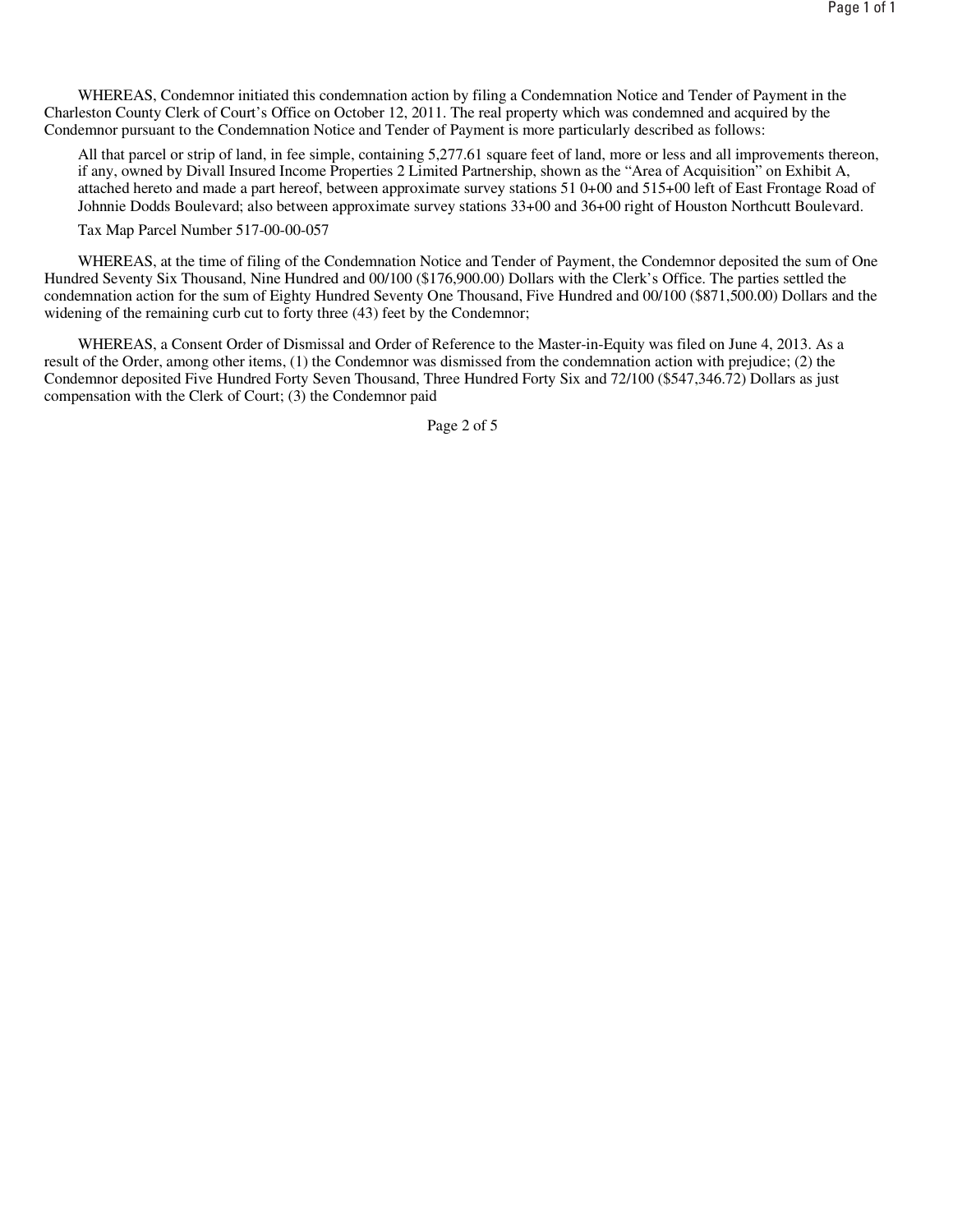One Hundred Forty Seven Thousand, Two Hundred Fifty Three and 28/100 (\$147,253.28) Dollars to "Smith, Bundy, Bybee & Barnett, P.C. Escrow Account" for attorney fees and mediation costs; and (4) the adjudication of the lease and award allocation of the remaining Seven Hundred Twenty Four Thousand, Two Hundred Forty Six and 72/100 (\$724,246.72) Dollars as just compensation between Landowner/Landlord Divall and Other Condemnee/Tenant Wendcharles was referred to the Master-in-Equity;

WHEREAS, Landowner/Landlord Divall and Other Condemnee/Tenant Wendcharles have settled the adjudication of lease and just compensation award allocation of the Seven Hundred Twenty Four Thousand, Two Hundred Forty Six and 72/100 (\$724,246.72) Dollars on deposit with the Clerk of Court before a trial on the allocation of just compensation in this case;

WHEREAS, Other Condemnee/Tenant Wendcharles shall receive the equivalent of Three Hundred Sixty Two Thousand, One hundred Twenty Three and 36/100 (\$362,123.36) – fifty percent of the Seven Hundred Twenty Four Thousand, Two Hundred Forty Six and 72/100 (\$724,246.72) Dollars remaining in just compensation – under the form of a payout and an annual rent reduction over the original term of the lease under the following terms and conditions:

- (1) Other Condemnee/Tenant Wendcharles shall receive One Hundred Eighty One Thousand, Sixty One and 68/100 (\$181,061.68) Dollars from the Seven Hundred Twenty Four Thousand, Two Hundred Forty Six and 72/100 (\$724,246.72) Dollars on deposit with the Clerk of Court immediately;
- (2) The Condemnee/Tenant Wendcharles shall, contemporaneously with the execution of this release, execute an amendment of the Lease in the form of Exhibit A;

Page 3 of 5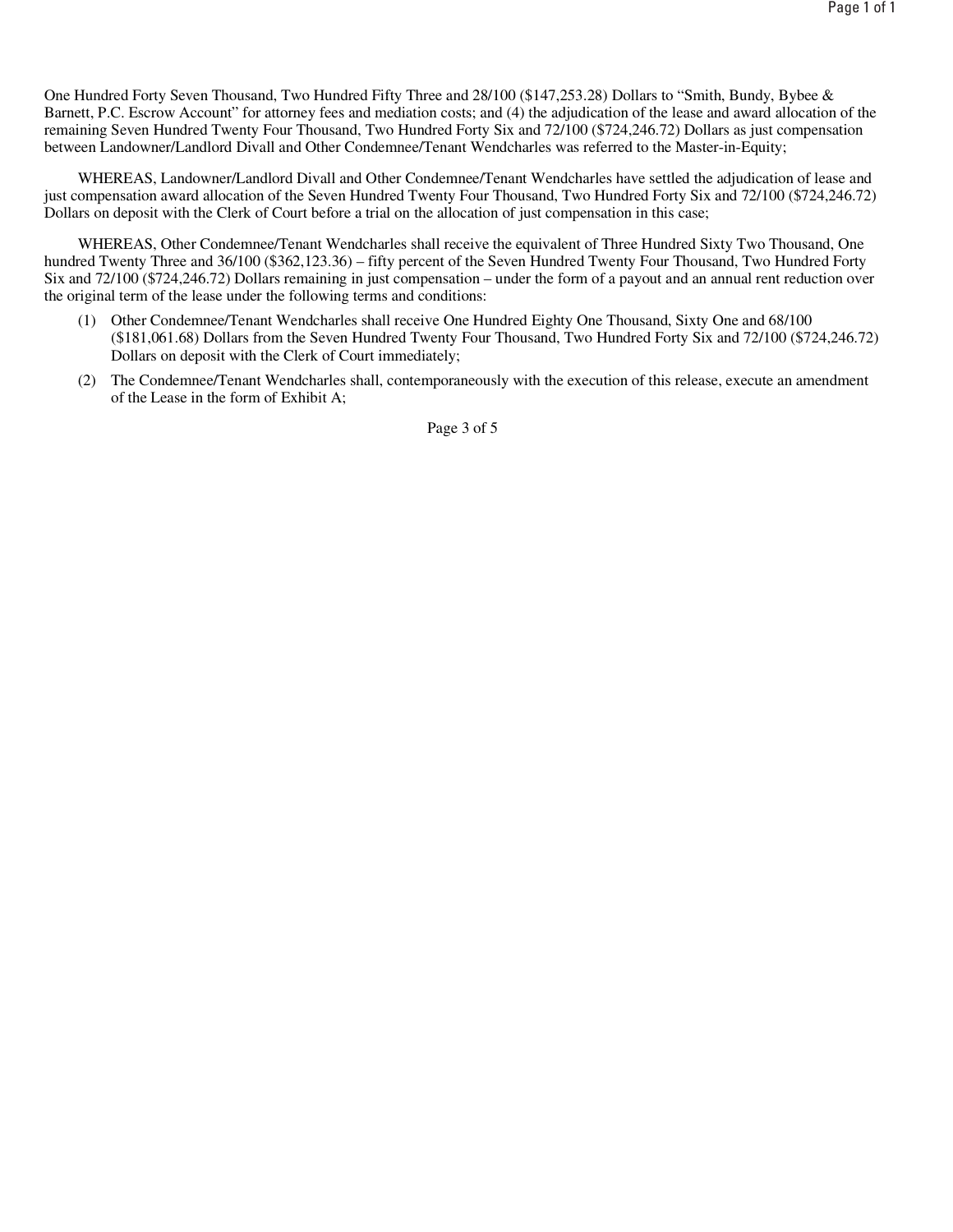- (3) Other Condemnee/Tenant Wendcharles shall receive the balance of One Hundred Eighty One Thousand, Sixty Two and 09/100 (\$181,062.09) Dollars ratably over the balance of original term on the lease effective August 1, 2013 – 99 months – in the form of a rent reduction for a monthly savings of One Thousand Eight Hundred Twenty Eight and 91/100 Dollars in rent on the condition Other Condemnee/Tenant Wendcharles continues to lease the property without default; and,
- (4) Other Condemnee/Tenant Wendcharles' annual rent under the lease shall revert to the current Annual Fixed Rent of Seventy Seven Thousand, Two Hundred Eighty (\$77,280.00) Dollars beginning in November 2021 at the onset of the five year renewal option lease term.

WHEREAS, Landowner/Landlord Divall shall receive any and all remaining funds on deposit with the Clerk of Court.

WHEREAS, the Landowner/Landlord Divall and Other Condemnee/Tenant Wendcharles further agree that the case has been settled and dismissed with prejudice;

WHEREAS, the Clerk of Court shall pay One Hundred Eighty One Thousand, Sixty One and 68/100 (\$181,061.68) Dollars to "Smith, Bundy, Bybee & Barnett, P.C. Escrow Account" for the allocation of the just compensation award to Other Condemnee/Tenant Wendcharles;

WHEREAS, the Clerk of Court shall pay any and all remaining funds on deposit with the Clerk of Court to "Williams & Walsh, LLC General Trust Account" for the allocation of the just compensation award to Landowner/Landlord Divall;

KNOWN BY ALL MEN BY THESE PRESENTS, that for and in consideration of the terms and conditions as stated herein, the Landowner/Landlord Divall and Other Condemnee/Tenant Wendcharles, for itself, its executors, administrators, beneficiaries, assigns, and officials, agents, or employees thereof or successors thereto, respectively, do hereby

Page 4 of 5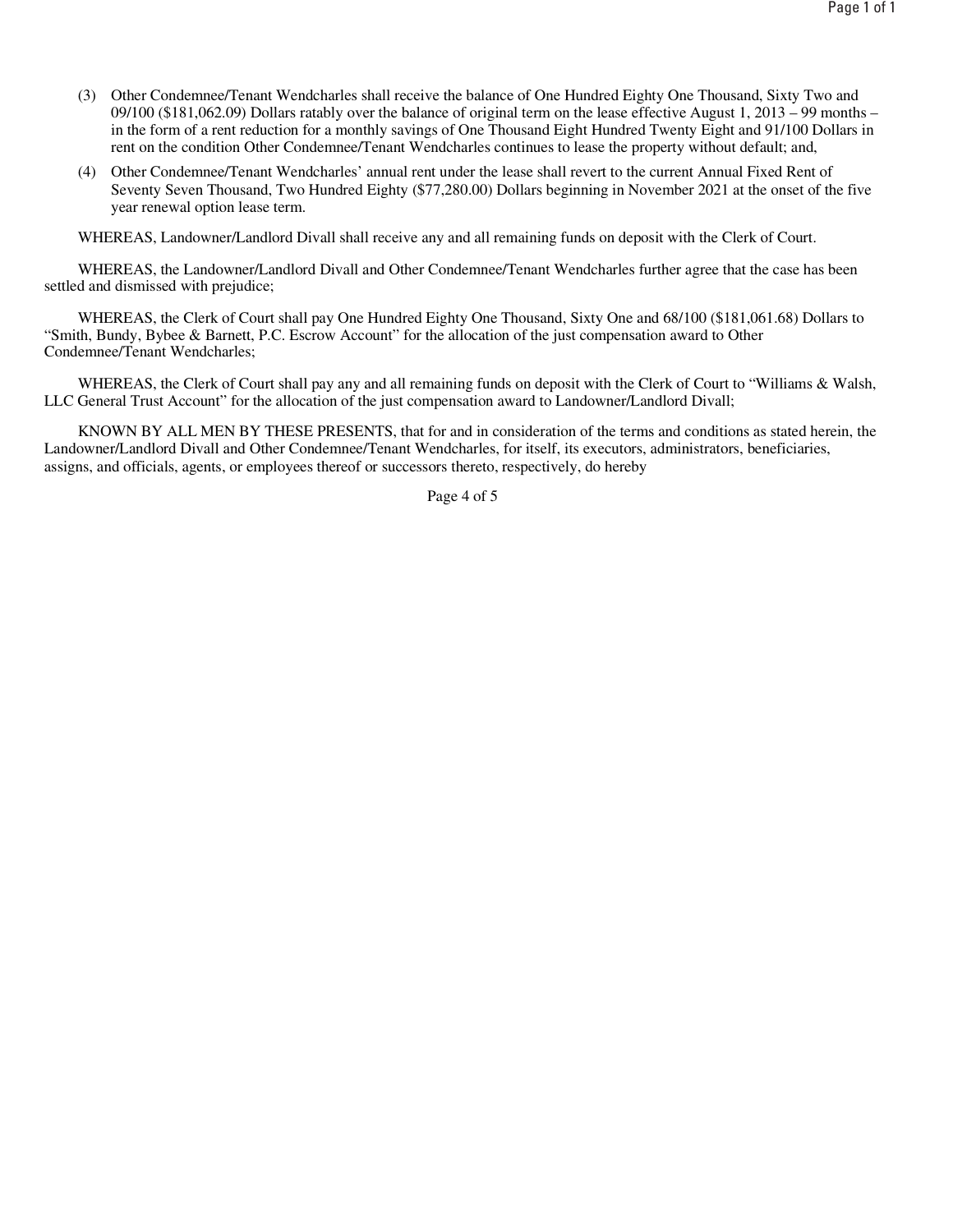acknowledge the aforesaid terms and conditions as the final apportionment of the just compensation award as a result of the aforesaid condemnation and acquisition by the Condemnor, and do hereby release, acquit and forever discharge each other's respective executors, administrators, beneficiaries, assigns, and officials, agents, or employees thereof or successors thereto, from any and all claims, demands, damages, actions, causes of action, and suits at law or in equity, of whatsoever kind or nature, arisen, arising, or to arise from or because of any matter relating to the lawful condemnation of this tract of land and allocation of just compensation for the above-referenced project.

IN WITNESS WHEREOF, we have hereunto set our hands and seals this the 19th day of July, 2013.

Divall Insured Income Properties 2 Limited Partnership

By: The Provo Group, Its General Partner

/s/ Bruce A. Provo Bruce A. Provo, President

Wendcharles I, LLC,

By: /s/ Lewis E. Topper Lewis E. Topper, Manager

By: /s/ Jeffrey J. Coghlan Jeffrey J. Coghlan, Manager

Page 5 of 5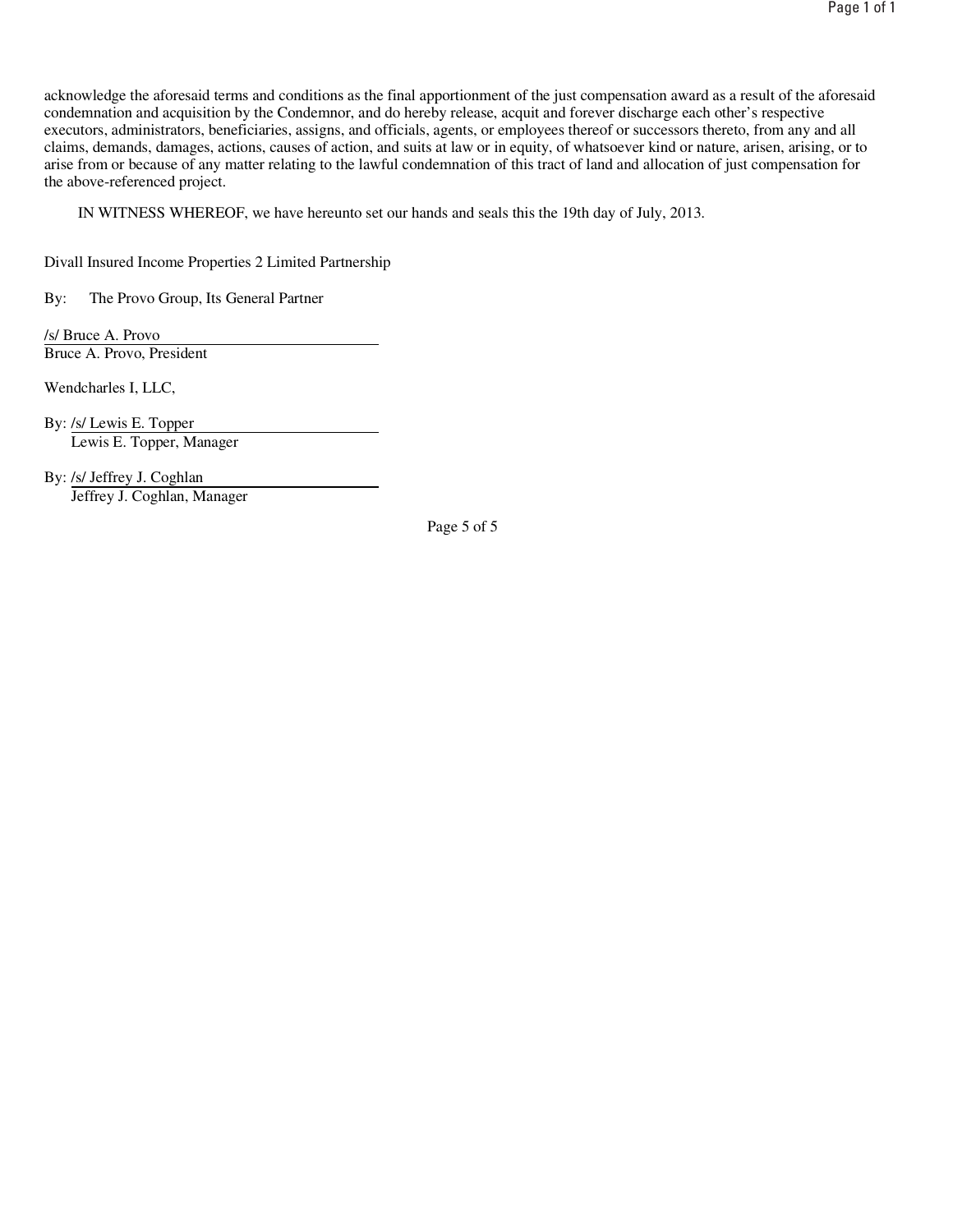#### AMENDMENT OF LEASE

This AMENDMENT OF LEASE (this "Agreement") is made as of the 19th day of July, 2013, by and between WENDCHARLES I, LLC, a South Carolina limited liability company with offices at 27 Central Avenue, Cortland, New York 13045 ("Tenant") and DIVALL INSURED INCOME PROPERTIES 2 LIMITED PARTNERSHIP, a limited partnership with offices at c/o the Provo Group, 1100 Main Street, Suite 1830, Kansas City, Missouri 64105 ("Landlord").

WHEREAS, Landlord and Wensouth Corporation, as tenant ("Wensouth"), entered into that certain Restaurant Absolutely Net Lease dated January 30, 1989, for the premises located at 361 Highway 17 Bypass, Mt. Pleasant, South Carolina (the "Original Lease"), a copy of which Lease is attached hereto as Exhibit "A" and is incorporated herein and made a part hereof by this reference; and

WHEREAS, the Original Lease was subsequently assigned from Wensouth to Wensouth Orlando, Ltd. ("Orlando");

WHEREAS, the Original Lease was subsequently assigned from Orlando to Wencoast Restaurants, Inc. ("Wencoast");

WHEREAS, Landlord and Wencoast amended the terms of the Original Lease pursuant to the terms of that certain Amendment of Lease Agreement dated November 9, 2000;

WHEREAS, pursuant to the terms of that certain Assignment and Assumption of Lease dated September 4, 2008 by and between Wencoast and Tenant, Wencoast assigned to Tenant, and Tenant assumed from Wencoast, all of Assignor's right, interest and obligation under the Original Lease (as amended); and

WHEREAS, Landlord and Tenant amended the terms of the Original Lease (as previously amended), pursuant to the terms of that certain Amendment of Lease dated September 4, 2008;

WHEREAS, in connection with the settlement of a condemnation proceeding filed in the Ninth Judicial Circuit of Charleston County as Case No, 2011-CP-10-7413 (the "Condemnation Proceeding"), pursuant to which the County of Charleston, South Carolina sought to condemn a portion of the leased Premises, Landlord and Tenant desire to amend certain provisions of the Original Lease (as previously amended), on the terms and subject to the conditions set forth herein, such amendment to be effective as of August 1, 2013 (the "Effective Date"). The Original Lease, as previously amended and as amended hereby, may be referred to as the "Lease".

NOW THEREFORE, in consideration of Ten Dollars (\$10.00) and other good and valuable consideration, the receipt and sufficiency of which is hereby acknowledged, and the mutual covenants and agreements contained herein, Tenant and Landlord hereby agree as follows: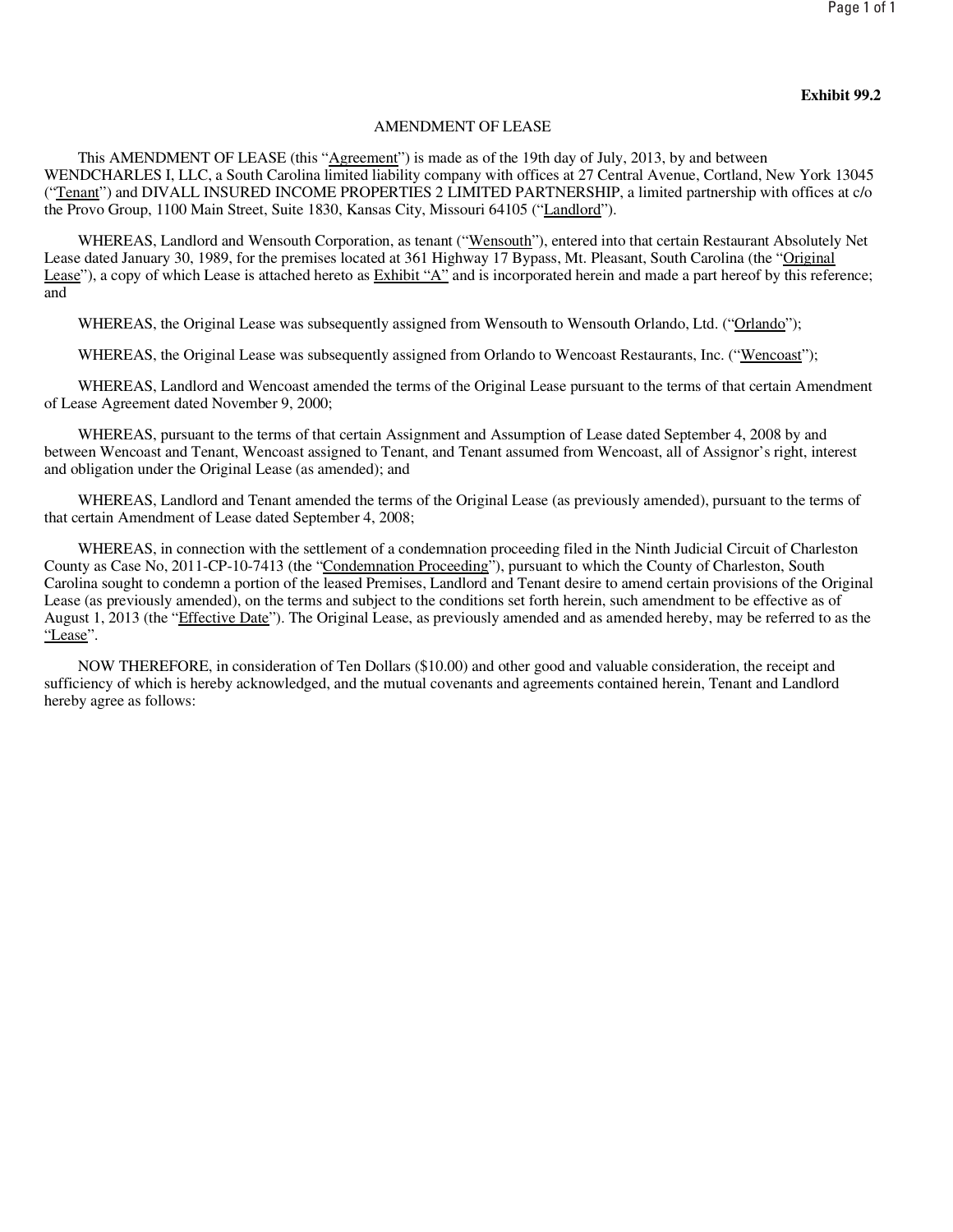1. Tenant hereby exercises the first option under Section 1.10 of the Lease and the first Extension Term shall commence on November 7, 2021 and end on November 6, 2026. Landlord hereby accepts such exercise and acknowledges that Tenant still has one remaining option under Section 1.10 of the Lease.

2. Tenant and Landlord hereby agree that Section 1.7 of the Lease and the related Exhibit A are hereby deleted in their entirety and the following substituted in lieu thereof:

1.7 Premises Legal Description: See Exhibit B attached hereto.

3. Tenant and Landlord hereby agree that Section 1.12 of the Lease is hereby deleted in its entirety and the following substituted in lieu thereof:

1.12 The Base Monthly Rent for the remainder of the Original Lease Term beginning on the Effective Date and ending November 6, 2021 shall be \$4,611.09. The Base Monthly Rent for the first Extension Term beginning November 7, 2021 and ending November 6, 2026 shall be \$6,440. The Base Monthly Rent for the second Extension Term, if exercised, shall be \$6,440.

4. The Landlord and Tenant hereby acknowledge and agree that this Amendment, together with that certain Release dated July 19, 2013 relating to the Condemnation Proceeding, settle all claims relating to the apportionment of the Condemnation award and Article X of the Lease shall be deemed satisfied with respect to such Condemnation Proceeding.

5. In the event of any conflict between any of the provisions of this Agreement and the Lease, the provisions of this Agreement shall control.

6. This Agreement shall not be modified, changed or altered in any respect, except in writing executed in the same manner as this Agreement by the parties hereto.

7. Except as specifically amended herein, the Lease shall remain unchanged and unmodified and in full force and effect.

8. This Agreement shall be governed by and construed in accordance with the laws of the state of South Carolina.

9. Capitalized terms not defined herein shall have the meanings therefor set forth in the Lease.

[signatures on following page]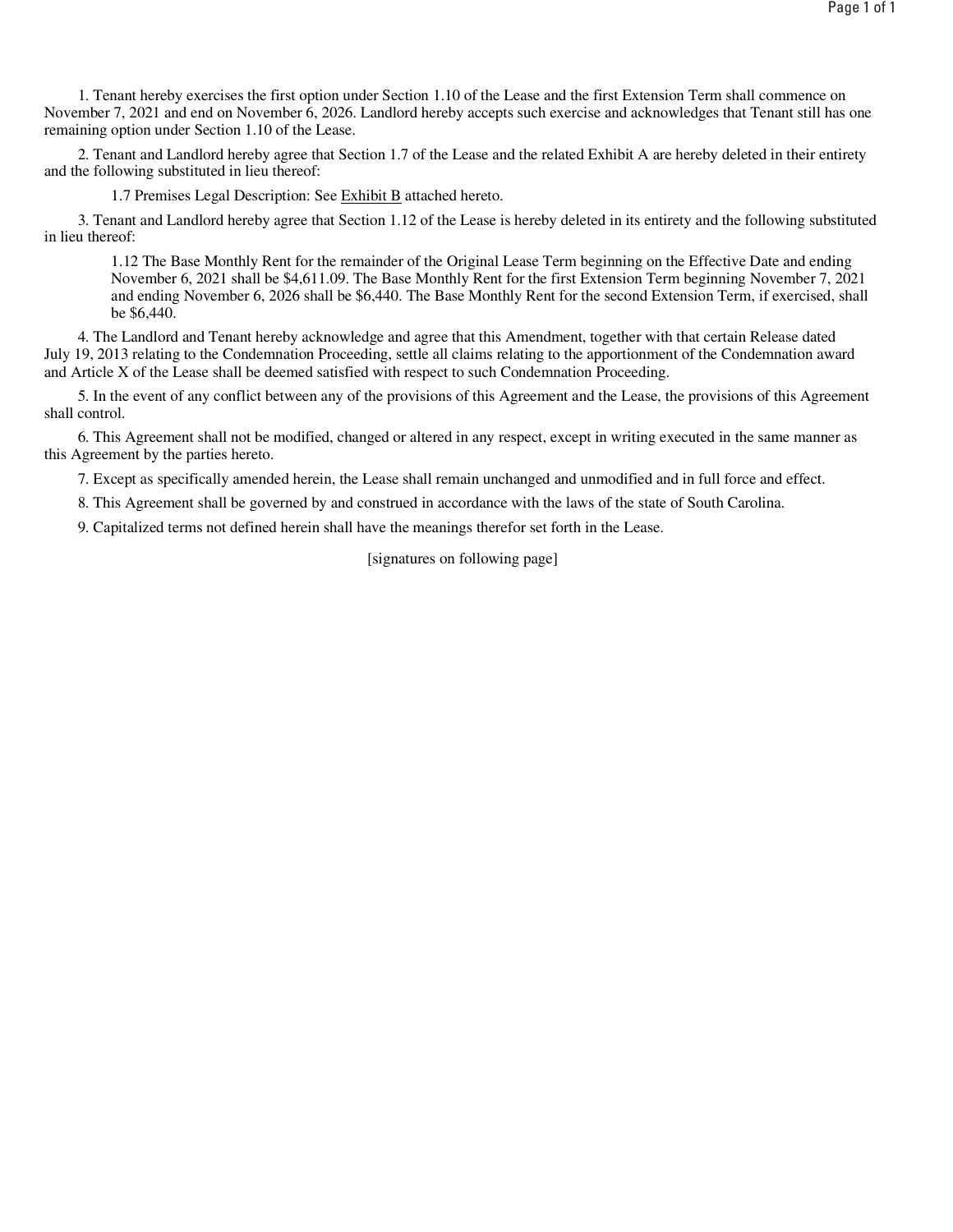IN WITNESS WHEREOF, this Agreement has been duly signed by Landlord and Tenant as of the date first written above.

# **TENANT:**

WENDCHARLES I, LLC

By: /s/ Lewis E. Topper Lewis E. Topper, Manager

By: /s/ Jeffrey J. Coghlan Jeffrey J. Coghlan, Manager

# **LANDLORD:**

DIVALL INSURED INCOME PROPERTIES 2 LIMITED PARTNERSHIP

By: The Provo Group, its General Partner

By: /s/ Bruce A. Provo

Bruce A. Provo, President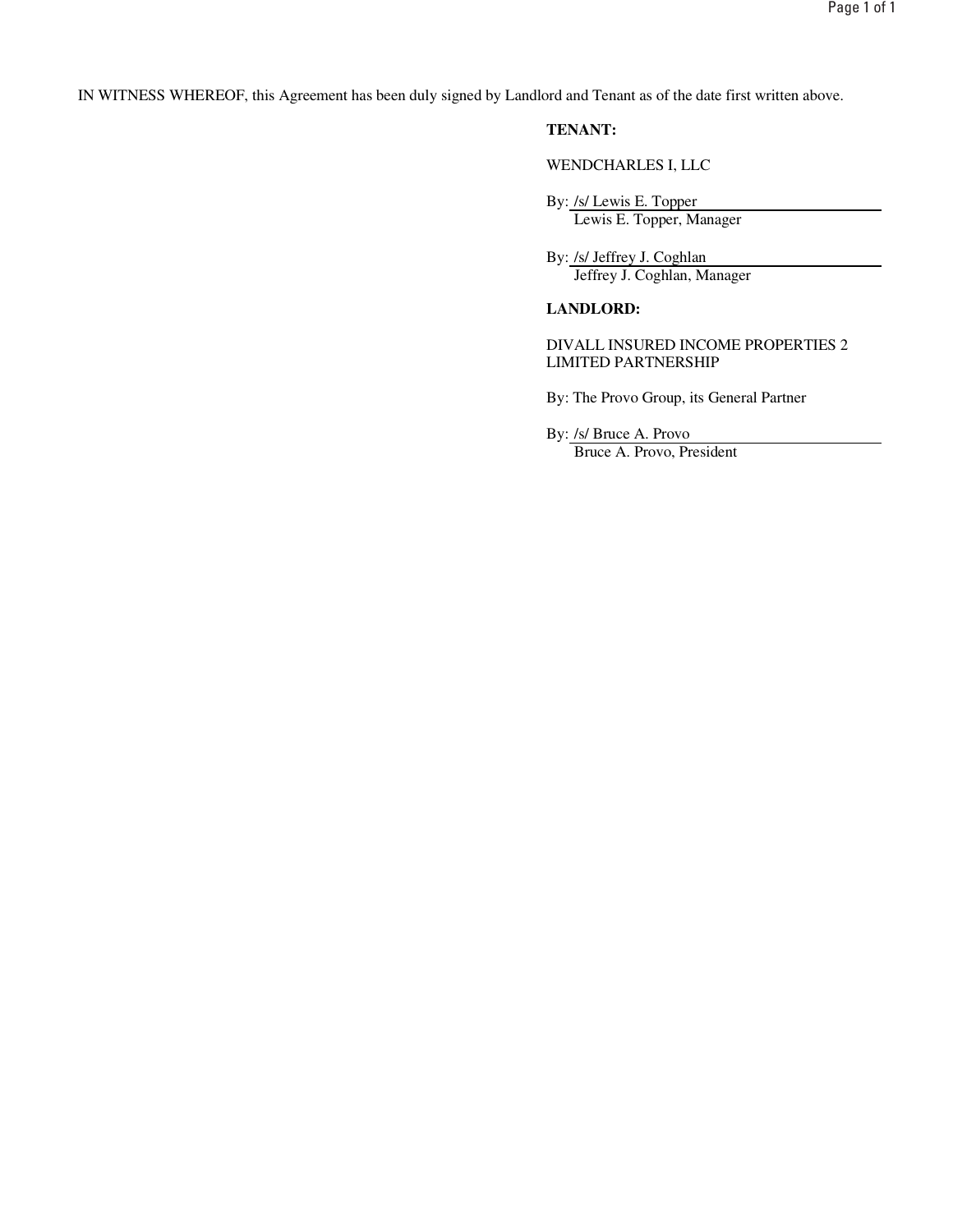# EXHIBIT A

[a copy of the Lease follows this page]